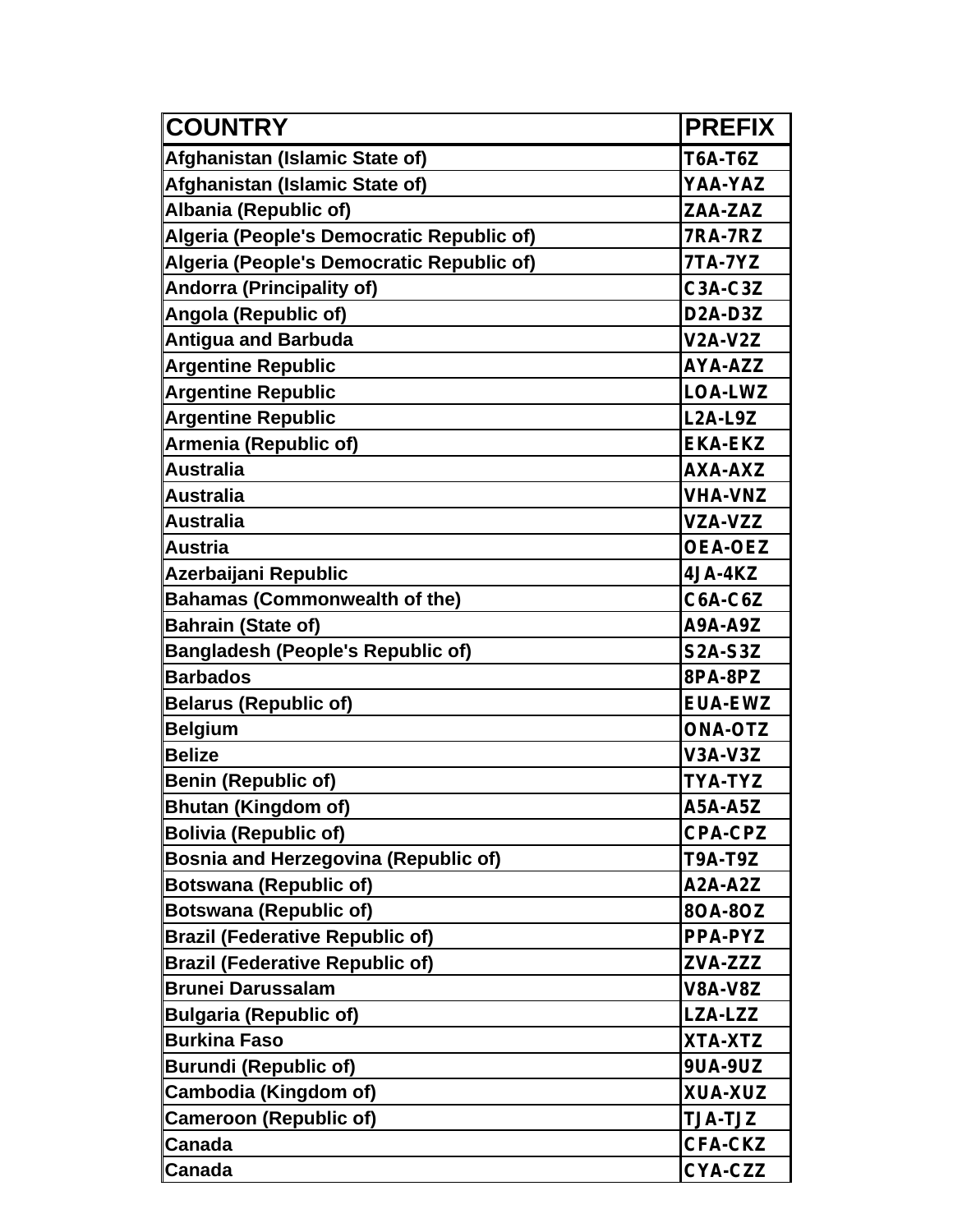| <b>COUNTRY</b>                                   | <b>PREFIX</b>                     |
|--------------------------------------------------|-----------------------------------|
| <b>Canada</b>                                    | <b>VAA-VGZ</b>                    |
| Canada                                           | <b>VOA-VOZ</b>                    |
| <b>Canada</b>                                    | <b>VXA-VYZ</b>                    |
| Canada                                           | XJA-XOZ                           |
| Cape Verde (Republic of)                         | D4A-D4Z                           |
| <b>Central African Republic</b>                  | <b>TLA-TLZ</b>                    |
| <b>Chad (Republic of)</b>                        | <b>TTA-TTZ</b>                    |
| <b>Chile</b>                                     | <b>CAA-CEZ</b>                    |
| <b>Chile</b>                                     | <b>XQA-XRZ</b>                    |
| <b>Chile</b>                                     | 3GA-3GZ                           |
| China (People's Republic of)                     | <b>BAA-BZZ</b>                    |
| China (People's Republic of)                     | <b>XSA-XSZ</b>                    |
| China (People's Republic of)                     | <b>3HA-3UZ</b>                    |
| China (People's Republic of) - Honkong           | <b>VRA-VRZ</b>                    |
| <b>Colombia (Republic of)</b>                    | <b>HJA-HKZ</b>                    |
| Colombia (Republic of)                           | <b>5JA-5KZ</b>                    |
| <b>Comoros (Islamic Federal Republic of the)</b> | D6A-D6Z                           |
| <b>Congo (Republic of the)</b>                   | <b>TNA-TNZ</b>                    |
| <b>Costa Rica</b>                                | <b>TEA-TEZ</b>                    |
| <b>Costa Rica</b>                                | <b>TIA-TIZ</b>                    |
| Côte d'Ivoire (Republic of)                      | <b>TUA-TUZ</b>                    |
| <b>Croatia (Republic of)</b>                     | <b>9AA-9AZ</b>                    |
| Cuba                                             | <b>CLA-CMZ</b>                    |
| Cuba                                             | COA-COZ                           |
| Cuba                                             | <b>T4A-T4Z</b>                    |
| <b>Cyprus (Republic of)</b>                      | $C4A-C4Z$                         |
| <b>Cyprus (Republic of)</b>                      | H <sub>2</sub> A-H <sub>2</sub> Z |
| <b>Cyprus (Republic of)</b>                      | P3A-P3Z                           |
| <b>Cyprus (Republic of)</b>                      | 5BA-5BZ                           |
| <b>Czech Republic</b>                            | <b>OKA-OLZ</b>                    |
| <b>Democratic People's Republic of Korea</b>     | HMA-HMZ                           |
| Democratic People's Republic of Korea            | <b>P5A-P9Z</b>                    |
| <b>Democratic Republic of the Congo</b>          | 90A-9TZ                           |
| <b>Denmark</b>                                   | <b>OUA-OZZ</b>                    |
| <b>Denmark</b>                                   | <b>XPA-XPZ</b>                    |
| <b>Denmark</b>                                   | 5PA-5QZ                           |
| Djibouti (Republic of)                           | <b>J2A-J2Z</b>                    |
| Dominica (Commonwealth of)                       | <b>J7A-J7Z</b>                    |
| <b>Dominican Republic</b>                        | HIA-HIZ                           |
| <b>Ecuador</b>                                   | <b>HCA-HDZ</b>                    |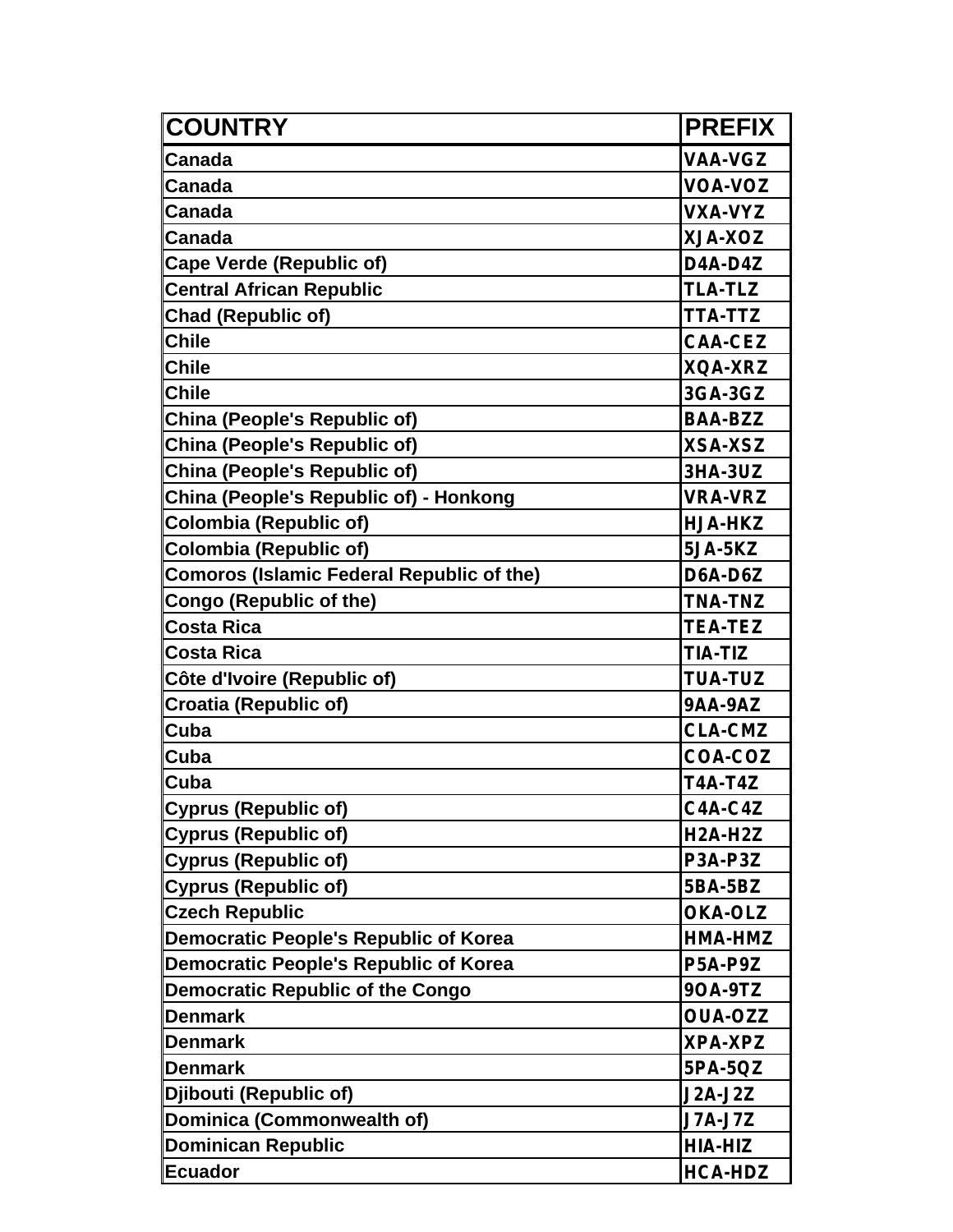| <b>COUNTRY</b>                                   | <b>PREFIX</b>  |
|--------------------------------------------------|----------------|
| <b>Egypt (Arab Republic of)</b>                  | <b>SSA-SSM</b> |
| <b>Egypt (Arab Republic of)</b>                  | <b>SUA-SUZ</b> |
| <b>Egypt (Arab Republic of)</b>                  | 6AA-6BZ        |
| <b>El Salvador (Republic of)</b>                 | <b>HUA-HUZ</b> |
| <b>El Salvador (Republic of)</b>                 | YSA-YSZ        |
| <b>Equatorial Guinea (Republic of)</b>           | <b>3CA-3CZ</b> |
| <b>Eritrea</b>                                   | <b>E3A-E3Z</b> |
| <b>Estonia (Republic of)</b>                     | <b>ESA-ESZ</b> |
| <b>Ethiopia (Federal Democratic Republic of)</b> | ETA-ETZ        |
| <b>Ethiopia (Federal Democratic Republic of)</b> | 9EA-9FZ        |
| Fiji (Republic of)                               | 3DN-3DZ        |
| <b>Finland</b>                                   | <b>OFA-OJZ</b> |
| <b>France</b>                                    | <b>FAA-FZZ</b> |
| <b>France</b>                                    | HWA-HYZ        |
| <b>France</b>                                    | <b>THA-THZ</b> |
| <b>France</b>                                    | <b>TKA-TKZ</b> |
| <b>France</b>                                    | <b>TMA-TMZ</b> |
| <b>France</b>                                    | TOA-TQZ        |
| <b>France</b>                                    | <b>TVA-TXZ</b> |
| <b>Gabonese Republic</b>                         | <b>TRA-TRZ</b> |
| <b>Gambia (Republic of the)</b>                  | <b>C5A-C5Z</b> |
| Georgia (Republic of)                            | 4LA-4LZ        |
| <b>Germany (Federal Republic of)</b>             | <b>DAA-DRZ</b> |
| <b>Germany (Federal Republic of)</b>             | Y2A-Y9Z        |
| Ghana                                            | <b>9GA-9GZ</b> |
| <b>Greece</b>                                    | J4A-J4Z        |
| <b>Greece</b>                                    | <b>SVA-SZZ</b> |
| Grenada                                          | <b>J3A-J3Z</b> |
| <b>Guatemala (Republic of)</b>                   | <b>TDA-TDZ</b> |
| <b>Guatemala (Republic of)</b>                   | <b>TGA-TGZ</b> |
| <b>Guinea (Republic of)</b>                      | 3XA-3XZ        |
| <b>Guinea-Bissau (Republic of)</b>               | <b>J5A-J5Z</b> |
| Guyana                                           | 8RA-8RZ        |
| Haiti (Republic of)                              | HHA-HHZ        |
| Haiti (Republic of)                              | <b>4VA-4VZ</b> |
| <b>Honduras (Republic of)</b>                    | HQA-HRZ        |
| <b>Hungary (Republic of)</b>                     | HAA-HAZ        |
| <b>Hungary (Republic of)</b>                     | <b>HGA-HGZ</b> |
| <b>Iceland</b>                                   | <b>TFA-TFZ</b> |
| India (Republic of)                              | <b>ATA-AWZ</b> |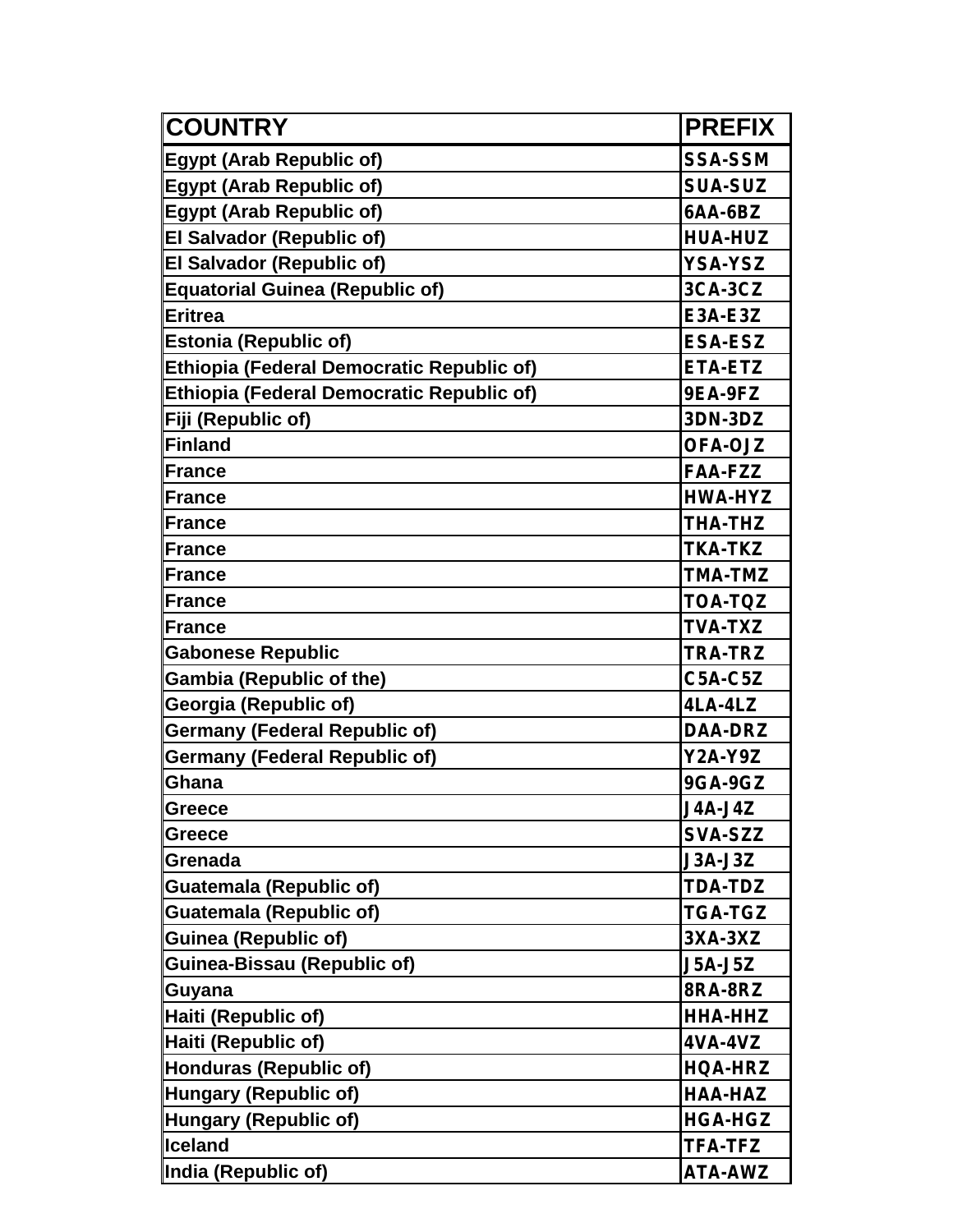| <b>COUNTRY</b>                                    | <b>PREFIX</b>  |
|---------------------------------------------------|----------------|
| India (Republic of)                               | <b>VTA-VWZ</b> |
| India (Republic of)                               | 8TA-8YZ        |
| Indonesia (Republic of)                           | JZA-JZZ        |
| <b>Indonesia (Republic of)</b>                    | <b>PKA-POZ</b> |
| Indonesia (Republic of)                           | YBA-YHZ        |
| Indonesia (Republic of)                           | <b>7AA-7IZ</b> |
| Indonesia (Republic of)                           | <b>8AA-8IZ</b> |
| <b>International Civil Aviation Organization</b>  | 4YA-4YZ        |
| Iran (Islamic Republic of)                        | EPA-EQZ        |
| Iran (Islamic Republic of)                        | 9BA-9DZ        |
| Iraq (Republic of)                                | HNA-HNZ        |
| Iraq (Republic of)                                | <b>YIA-YIZ</b> |
| <b>Ireland</b>                                    | EIA-EJZ        |
| <b>Israel (State of)</b>                          | $4XA-4XZ$      |
| <b>Israel (State of)</b>                          | 4ZA-4ZZ        |
| <b>Italy</b>                                      | IAA-IZZ        |
| <b>Jamaica</b>                                    | 6YA-6YZ        |
| Japan                                             | <b>JAA-JSZ</b> |
| Japan                                             | <b>7JA-7NZ</b> |
| Japan                                             | 8JA-8NZ        |
| Jordan (Hashemite Kingdom of)                     | <b>JYA-JYZ</b> |
| Kazakhstan (Republic of)                          | UNA-UQZ        |
| Kenya (Republic of)                               | 5YA-5ZZ        |
| Kiribati (Republic of)                            | <b>T3A-T3Z</b> |
| Korea (Republic of)                               | <b>DSA-DTZ</b> |
| Korea (Republic of)                               | D7A-D9Z        |
| Korea (Republic of)                               | <b>HLA-HLZ</b> |
| Korea (Republic of)                               | 6KA-6NZ        |
| <b>Kuwait (State of)</b>                          | <b>9KA-9KZ</b> |
| <b>Kyrgyz Republic</b>                            | <b>EXA-EXZ</b> |
| Lao People's Democratic Republic                  | <b>XWA-XWZ</b> |
| Latvia (Republic of)                              | <b>YLA-YLZ</b> |
| Lebanon                                           | <b>ODA-ODZ</b> |
| Lesotho (Kingdom of)                              | 7PA-7PZ        |
| Liberia (Republic of)                             | <b>A8A-A8Z</b> |
| Liberia (Republic of)                             | <b>D5A-D5Z</b> |
| Liberia (Republic of)                             | <b>ELA-ELZ</b> |
| Liberia (Republic of)                             | 5LA-5MZ        |
| Liberia (Republic of)                             | 6ZA-6ZZ        |
| Libya (Socialist People's Libyan Arab Jamahiriya) | <b>5AA-5AZ</b> |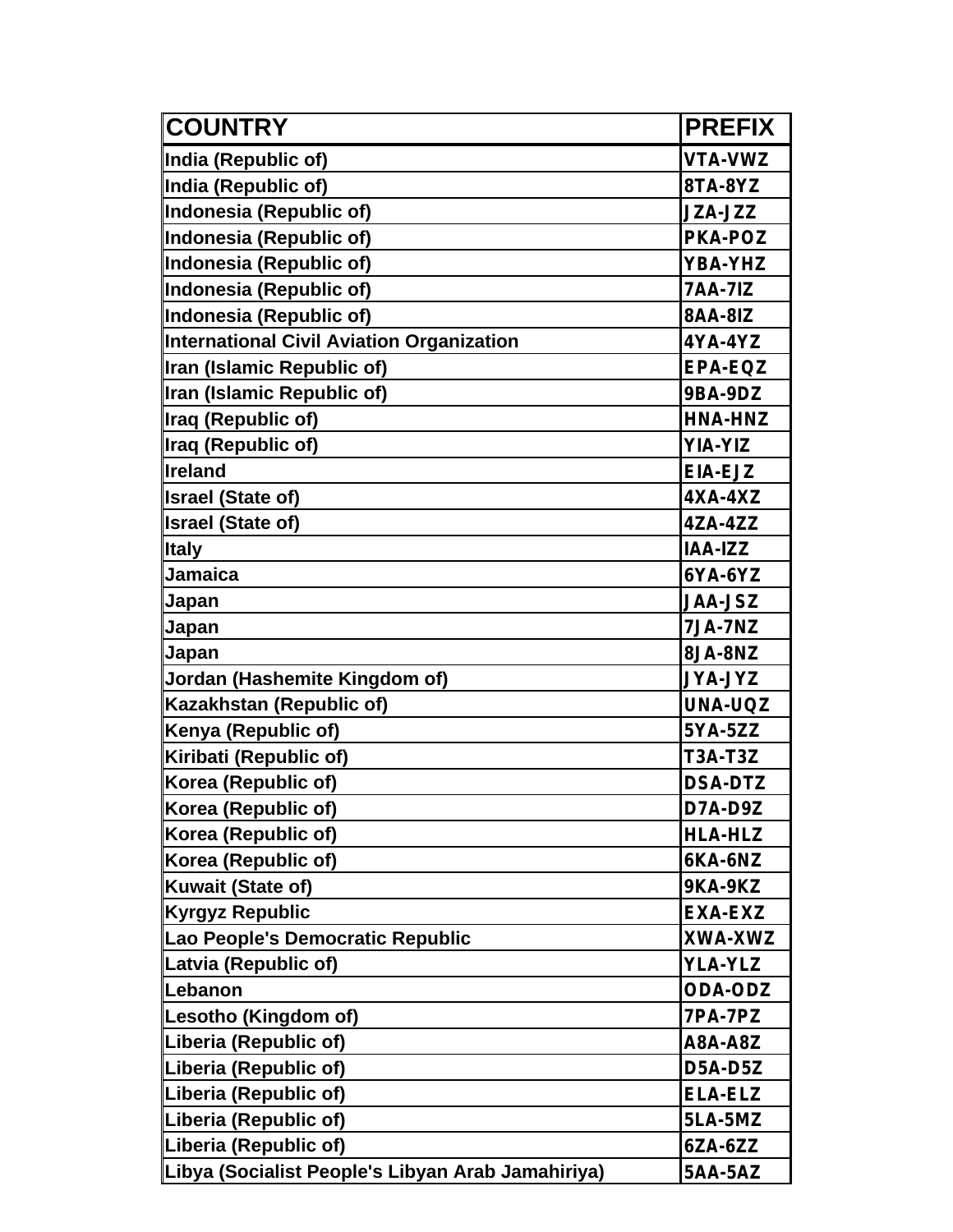| <b>COUNTRY</b>                                      | <b>PREFIX</b>  |
|-----------------------------------------------------|----------------|
| Lithuania (Republic of)                             | <b>LYA-LYZ</b> |
| Luxembourg                                          | <b>LXA-LXZ</b> |
| <b>Madagascar (Republic of)</b>                     | <b>5RA-5SZ</b> |
| <b>Madagascar (Republic of)</b>                     | 6XA-6XZ        |
| <b>Malawi</b>                                       | 7QA-7QZ        |
| <b>Malaysia</b>                                     | 9MA-9MZ        |
| <b>Malaysia</b>                                     | 9WA-9WZ        |
| <b>Maldives (Republic of)</b>                       | 8QA-8QZ        |
| Mali (Republic of)                                  | <b>TZA-TZZ</b> |
| <b>Malta</b>                                        | 9HA-9HZ        |
| <b>Marshall Islands (Republic of the)</b>           | <b>V7A-V7Z</b> |
| <b>Mauritania (Islamic Republic of)</b>             | 5TA-5TZ        |
| <b>Mauritius (Republic of)</b>                      | 3BA-3BZ        |
| <b>Mexico</b>                                       | XAA-XIZ        |
| <b>Mexico</b>                                       | 4AA-4CZ        |
| <b>Mexico</b>                                       | 6DA-6JZ        |
| <b>Micronesia (Federated States of)</b>             | <b>V6A-V6Z</b> |
| <b>Moldova (Republic of)</b>                        | <b>ERA-ERZ</b> |
| <b>Monaco (Principality of)</b>                     | <b>3AA-3AZ</b> |
| <b>Mongolia</b>                                     | <b>JTA-JVZ</b> |
| Morocco (Kingdom of)                                | <b>CNA-CNZ</b> |
| Morocco (Kingdom of)                                | <b>5CA-5GZ</b> |
| <b>Mozambique (Republic of)</b>                     | <b>C8A-C9Z</b> |
| <b>Myanmar (Union of)</b>                           | XYA-XZZ        |
| Namibia (Republic of)                               | <b>V5A-V5Z</b> |
| <b>Nauru (Republic of)</b>                          | <b>C2A-C2Z</b> |
| <b>Nepal</b>                                        | 9NA-9NZ        |
| Netherlands (Kingdom of the)                        | <b>PAA-PIZ</b> |
| Netherlands (Kingdom of the) - Aruba                | P4A-P4Z        |
| Netherlands (Kingdom of the) - Netherlands Antilles | <b>PJA-PJZ</b> |
| <b>New Zealand</b>                                  | ZKA-ZMZ        |
| <b>Nicaragua</b>                                    | HTA-HTZ        |
| <b>Nicaragua</b>                                    | <b>H6A-H7Z</b> |
| <b>Nicaragua</b>                                    | <b>YNA-YNZ</b> |
| <b>Niger (Republic of the)</b>                      | <b>5UA-5UZ</b> |
| Nigeria (Federal Republic of)                       | <b>5NA-5OZ</b> |
| <b>Norway</b>                                       | <b>SXL-AWL</b> |
| <b>Norway</b>                                       | <b>LAA-LNZ</b> |
| <b>Norway</b>                                       | 3YA-3YZ        |
| <b>Oman (Sultanate of)</b>                          | <b>A4A-A4Z</b> |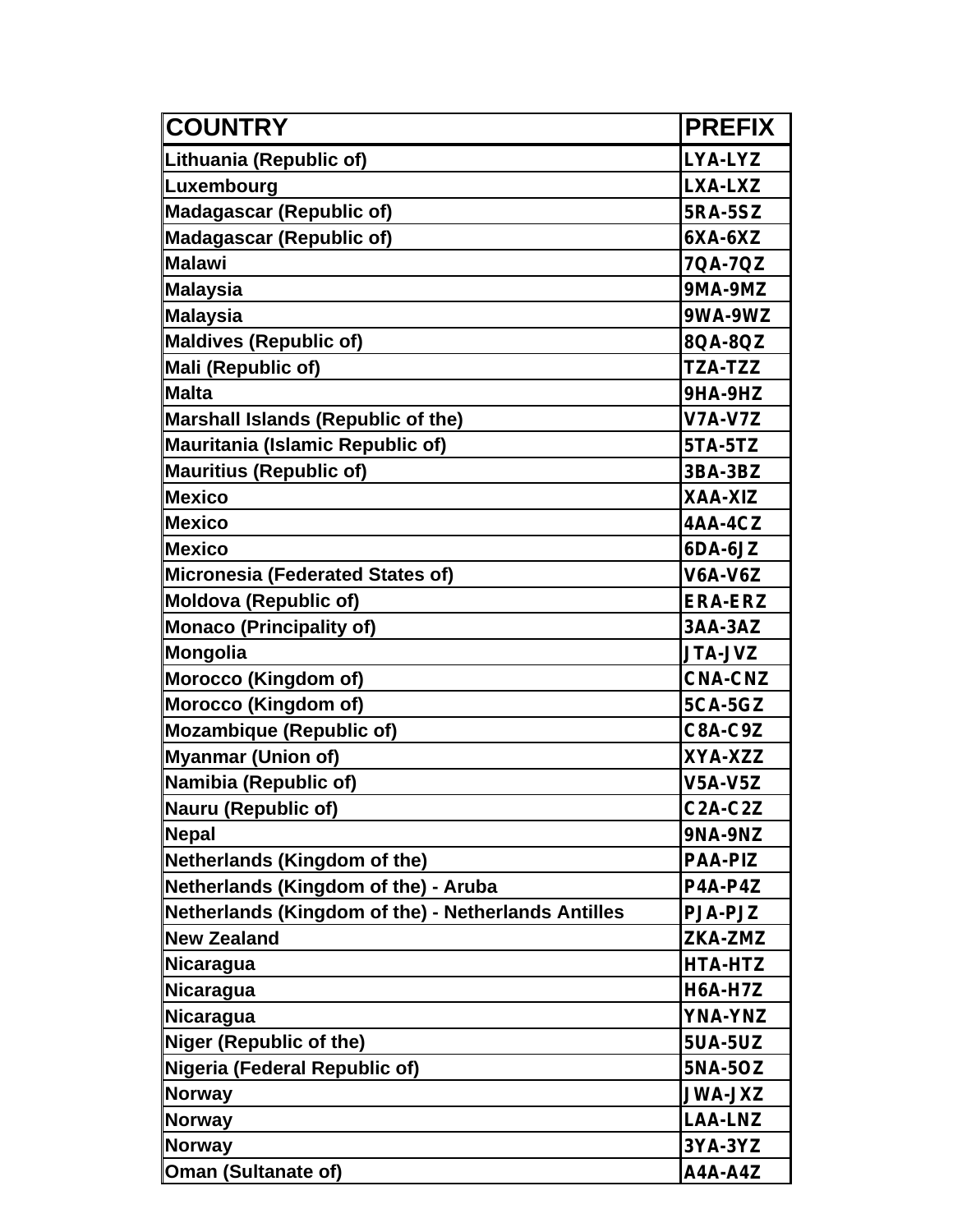| <b>COUNTRY</b>                                 | <b>PREFIX</b>                     |
|------------------------------------------------|-----------------------------------|
| <b>Pakistan (Islamic Republic of)</b>          | <b>APA-ASZ</b>                    |
| <b>Pakistan (Islamic Republic of)</b>          | 6PA-6SZ                           |
| Palau (Republic of)                            | <b>T8A-T8Z</b>                    |
| <b>Palestine</b>                               | <b>E4A-E4Z</b>                    |
| Panama (Republic of)                           | <b>HOA-HPZ</b>                    |
| Panama (Republic of)                           | H3A-H3Z                           |
| Panama (Republic of)                           | <b>H8A-H9Z</b>                    |
| Panama (Republic of)                           | 3EA-3FZ                           |
| <b>Papua New Guinea</b>                        | P <sub>2</sub> A-P <sub>2</sub> Z |
| Paraguay (Republic of)                         | ZPA-ZPZ                           |
| Peru                                           | <b>OAA-OCZ</b>                    |
| Peru                                           | 4TA-4TZ                           |
| <b>Philippines (Republic of the)</b>           | <b>DUA-DZZ</b>                    |
| <b>Philippines (Republic of the)</b>           | 4DA-41Z                           |
| <b>Poland (Republic of)</b>                    | <b>HFA-HFZ</b>                    |
| <b>Poland (Republic of)</b>                    | <b>SNA-SRZ</b>                    |
| <b>Poland (Republic of)</b>                    | 3ZA-3ZZ                           |
| Portugal                                       | <b>CQA-CUZ</b>                    |
| Portugal                                       | XXA-XXZ                           |
| Qatar (State of)                               | <b>A7A-A7Z</b>                    |
| Romania                                        | YOA-YRZ                           |
| <b>Russian Federation</b>                      | <b>RAA-RZZ</b>                    |
| <b>Russian Federation</b>                      | <b>UAA-UIZ</b>                    |
| <b>Rwandese Republic</b>                       | 9XA-9XZ                           |
| <b>Saint Kitts and Nevis</b>                   | <b>V4A-V4Z</b>                    |
| <b>Saint Lucia</b>                             | <b>J6A-J6Z</b>                    |
| <b>Saint Vincent and the Grenadines</b>        | <b>J8A-J8Z</b>                    |
| San Marino (Republic of)                       | <b>T7A-T7Z</b>                    |
| Sao Tome and Principe (Democratic Republic of) | <b>S9A-S9Z</b>                    |
| Saudi Arabia (Kingdom of)                      | HZA-HZZ                           |
| Saudi Arabia (Kingdom of)                      | <b>7ZA-7ZZ</b>                    |
| Saudi Arabia (Kingdom of)                      | 8ZA-8ZZ                           |
| <b>Senegal (Republic of)</b>                   | 6VA-6WZ                           |
| Seychelles (Republic of)                       | <b>S7A-S7Z</b>                    |
| <b>Sierra Leone</b>                            | 9LA-9LZ                           |
| <b>Singapore (Republic of)</b>                 | <b>S6A-S6Z</b>                    |
| <b>Singapore (Republic of)</b>                 | 9VA-9VZ                           |
| <b>Slovak Republic</b>                         | <b>OMA-OMZ</b>                    |
| Slovenia (Republic of)                         | <b>S5A-S5Z</b>                    |
| <b>Solomon Islands</b>                         | H4A-H4Z                           |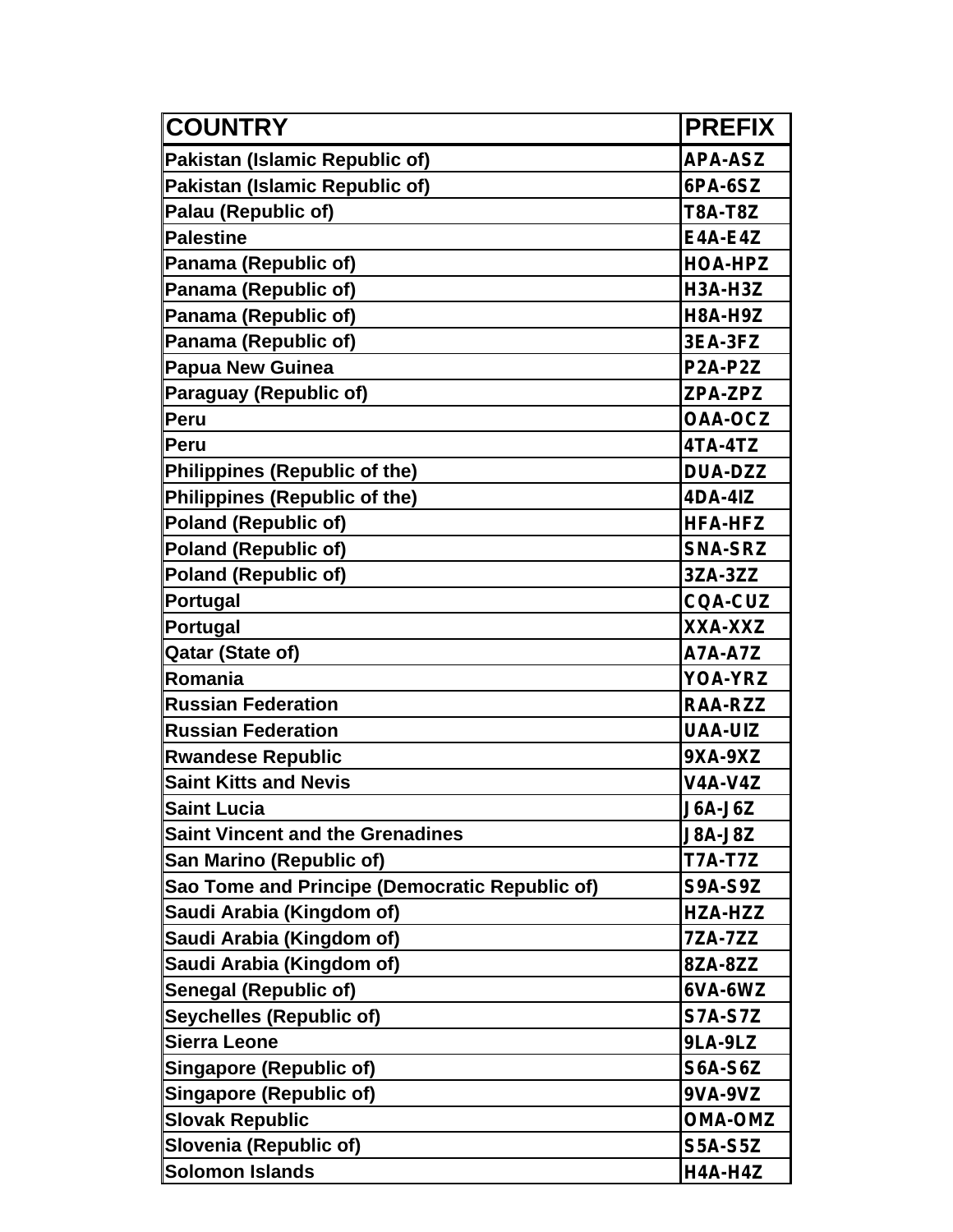| <b>COUNTRY</b>                                       | <b>PREFIX</b>  |
|------------------------------------------------------|----------------|
| <b>Somali Democratic Republic</b>                    | <b>T5A-T5Z</b> |
| <b>Somali Democratic Republic</b>                    | 60A-60Z        |
| South Africa (Republic of)                           | <b>S8A-S8Z</b> |
| South Africa (Republic of)                           | ZRA-ZUZ        |
| <b>Spain</b>                                         | <b>AMA-AOZ</b> |
| <b>Spain</b>                                         | <b>EAA-EHZ</b> |
| Sri Lanka (Democratic Socialist Republic of)         | 4PA-4SZ        |
| <b>Sudan (Republic of the)</b>                       | <b>SSN-STZ</b> |
| <b>Sudan (Republic of the)</b>                       | $6TA-6UZ$      |
| <b>Suriname (Republic of)</b>                        | <b>PZA-PZZ</b> |
| <b>Swaziland (Kingdom of)</b>                        | 3DA-3DM        |
| <b>Sweden</b>                                        | <b>SAA-SMZ</b> |
| <b>Sweden</b>                                        | <b>7SA-7SZ</b> |
| <b>Sweden</b>                                        | 8SA-8SZ        |
| <b>Switzerland (Confederation of)</b>                | <b>HBA-HBZ</b> |
| <b>Switzerland (Confederation of)</b>                | <b>HEA-HEZ</b> |
| <b>Syrian Arab Republic</b>                          | YKA-YKZ        |
| <b>Syrian Arab Republic</b>                          | 6CA-6CZ        |
| Tajikistan (Republic of)                             | EYA-EYZ        |
| Tanzania (United Republic of)                        | <b>5HA-5IZ</b> |
| <b>Thailand</b>                                      | <b>E2A-E2Z</b> |
| <b>Thailand</b>                                      | <b>HSA-HSZ</b> |
| The Former Yugoslav Republic of Macedonia            | Z3A-Z3Z        |
| <b>Togolese Republic</b>                             | <b>5VA-5VZ</b> |
| Tonga (Kingdom of)                                   | A3A-A3Z        |
| <b>Trinidad and Tobago</b>                           | 9YA-9ZZ        |
| <b>Tunisia</b>                                       | <b>TSA-TSZ</b> |
| <b>Tunisia</b>                                       | 3VA-3VZ        |
| <b>Turkey</b>                                        | <b>TAA-TCZ</b> |
| <b>Turkey</b>                                        | YMA-YMZ        |
| <b>Turkmenistan</b>                                  | EZA-EZZ        |
| Tuvalu                                               | <b>T2A-T2Z</b> |
| <b>Uganda (Republic of)</b>                          | <b>5XA-5XZ</b> |
| <b>Ukraine</b>                                       | <b>EMA-EOZ</b> |
| <b>Ukraine</b>                                       | <b>URA-UZZ</b> |
| <b>United Arab Emirates</b>                          | A6A-A6Z        |
| United Kingdom of Great Britain and Northern Ireland | GAA-GZZ        |
| United Kingdom of Great Britain and Northern Ireland | <b>MAA-MZZ</b> |
| United Kingdom of Great Britain and Northern Ireland | <b>VPA-VQZ</b> |
| United Kingdom of Great Britain and Northern Ireland | <b>VSA-VSZ</b> |